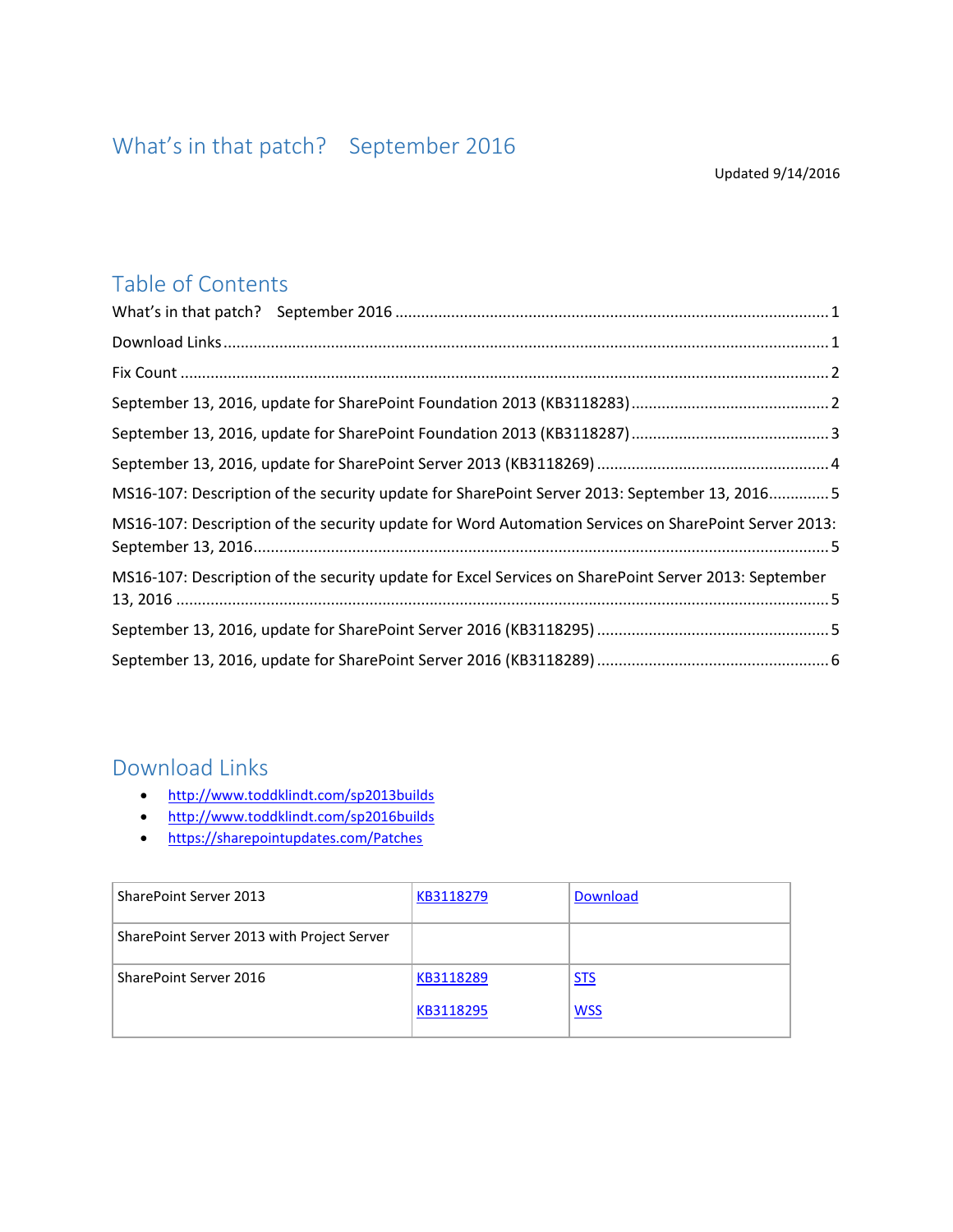#### <span id="page-1-0"></span>Fix Count

| KB                                                                                                                         |                              |
|----------------------------------------------------------------------------------------------------------------------------|------------------------------|
| September 13, 2016, update for SharePoint Foundation 2013 (KB3118283)                                                      | 15                           |
| September 13, 2016, update for SharePoint Foundation 2013 (KB3118287)                                                      | $\overline{2}$               |
| September 13, 2016, update for SharePoint Server 2013 (KB3118269)                                                          |                              |
| MS16-107: Description of the security update for SharePoint Server 2013: September 13,<br>2016                             | 12                           |
| MS16-107: Description of the security update for Word Automation Services on<br>SharePoint Server 2013: September 13, 2016 | $\mathbf{1}$<br>$\mathbf{1}$ |
| MS16-107: Description of the security update for Excel Services on SharePoint Server<br>2013: September 13, 2016           | 1                            |
| <b>TOTAL</b>                                                                                                               | 32 <sub>2</sub>              |
| September 13, 2016, update for SharePoint Server 2016 (KB3118295)                                                          |                              |
| September 13, 2016, update for SharePoint Server 2016 (KB3118289)                                                          | 8                            |
| <b>TOTAL</b>                                                                                                               | 32                           |
|                                                                                                                            | 40                           |

## <span id="page-1-1"></span>September 13, 2016, update for SharePoint Foundation 2013 (KB3118283)

- This update includes Russian time zones for regional settings of SharePoint Server 2013.
- Fixes the following issues:
- Other people's queries are available to users in the QLogClickedText managed property. The QLogClickedText managed property isn't displayed in the default search results but is returned from the search engine. The QLogClickedTextmanaged property has changed its default from being retrievable to not being retrievable. The past default can be restored by making the QLogClickedText managed property retrievable in the Search Schema management.
- If you set an alert on a view that's filtered by using a multiple value column, the alert isn't sent to all subscribers.
- The **Wait for Field Change in Current Item** action doesn't work for content approval status field in multilingual user interface scenarios.
- Some controls (such as the DatePicker control) don't work correctly with accessibility applications.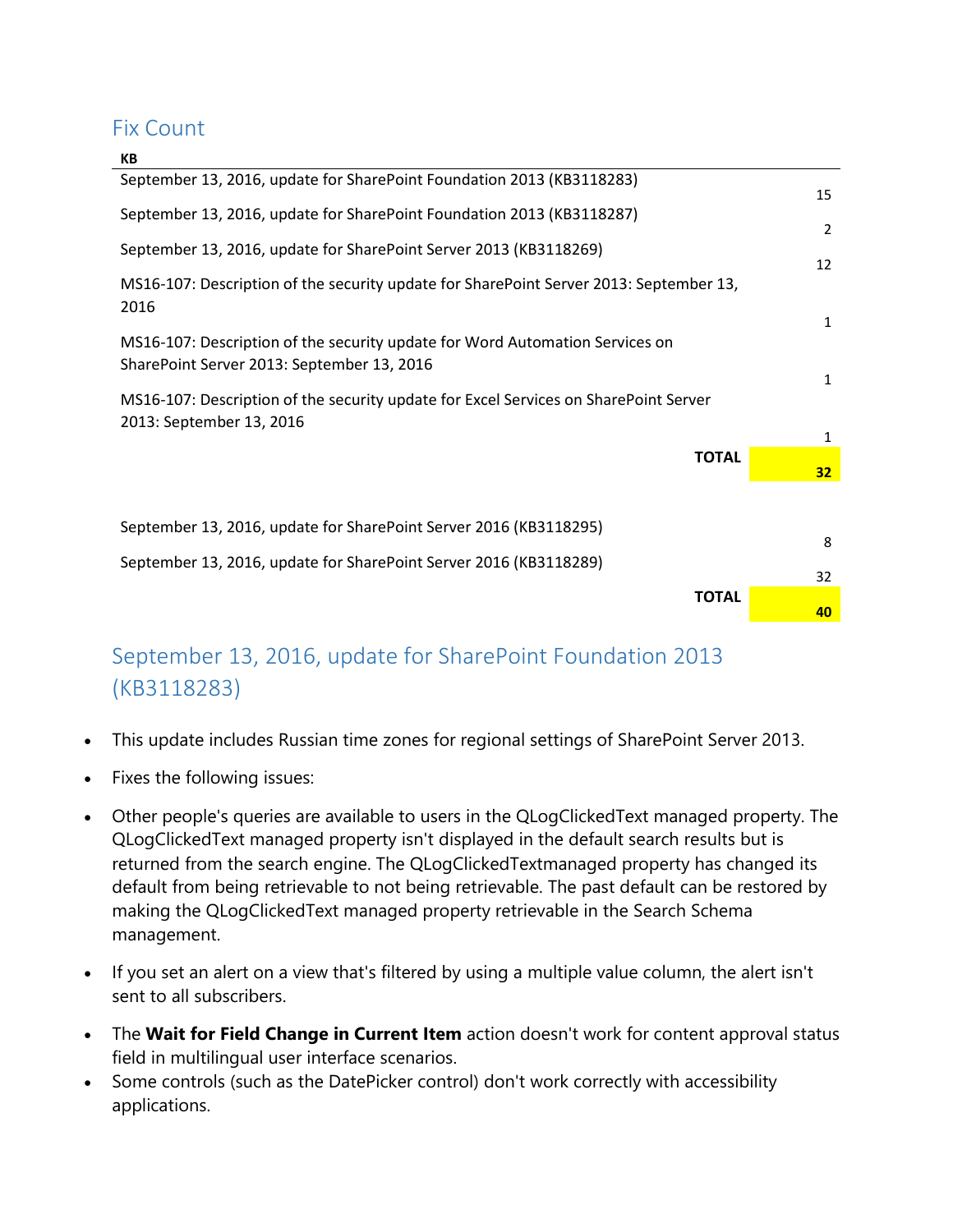- Screen readers are unable to determine the purpose of the unlabeled combo boxes and buttons.
- The title of .vsdx documents is erased or deleted during the approval workflow execution in SharePoint Server 2013.
- The default behavior for people controls that display photos is to display against the root site in a Web Application, but not in the current context of the site. For example, they should display photos in https://share.contoso.com/15/\_layouts/ instead of https://share.contoso.com/sites/team/15/layouts.
- Screen readers report all rows as the **Select or deselect this item check box** generic message.
- The Manage Lists permission is incorrectly required to override list behavior such as restrictions on who can create items and edit items. The Override List Behaviors permission should not depend on the Manage Lists permission.
- Forms-based and cookie-based authentication crawl fails.
- The **Form Fields** dialog box only lists options but not the choice field title for radios and check boxes in the screen reader JAWS. The required flag is also not exposed.
- Assume that you create a multiuser column in a SharePoint Server 2013 list or library, and you enter multiple users on the column of a list item. In this situation, when you select the **View Properties** link of the list item to view a user profile, an error occurs.
- If SharePoint admin set the **Should end users be able to get apps from the marketplace** option to **No**, the **Recover license** option isn't dimmed and site owners can still get apps.
- When a site collection is read-only, retrieving the secondary contact of the site collection fails.

# <span id="page-2-0"></span>September 13, 2016, update for SharePoint Foundation 2013 (KB3118287)

- This update includes Russian time zones for regional settings of SharePoint Server 2013.
- Correct the translations of multiple terms in SharePoint Server 2013 across various languages to make sure that the meaning is accurate.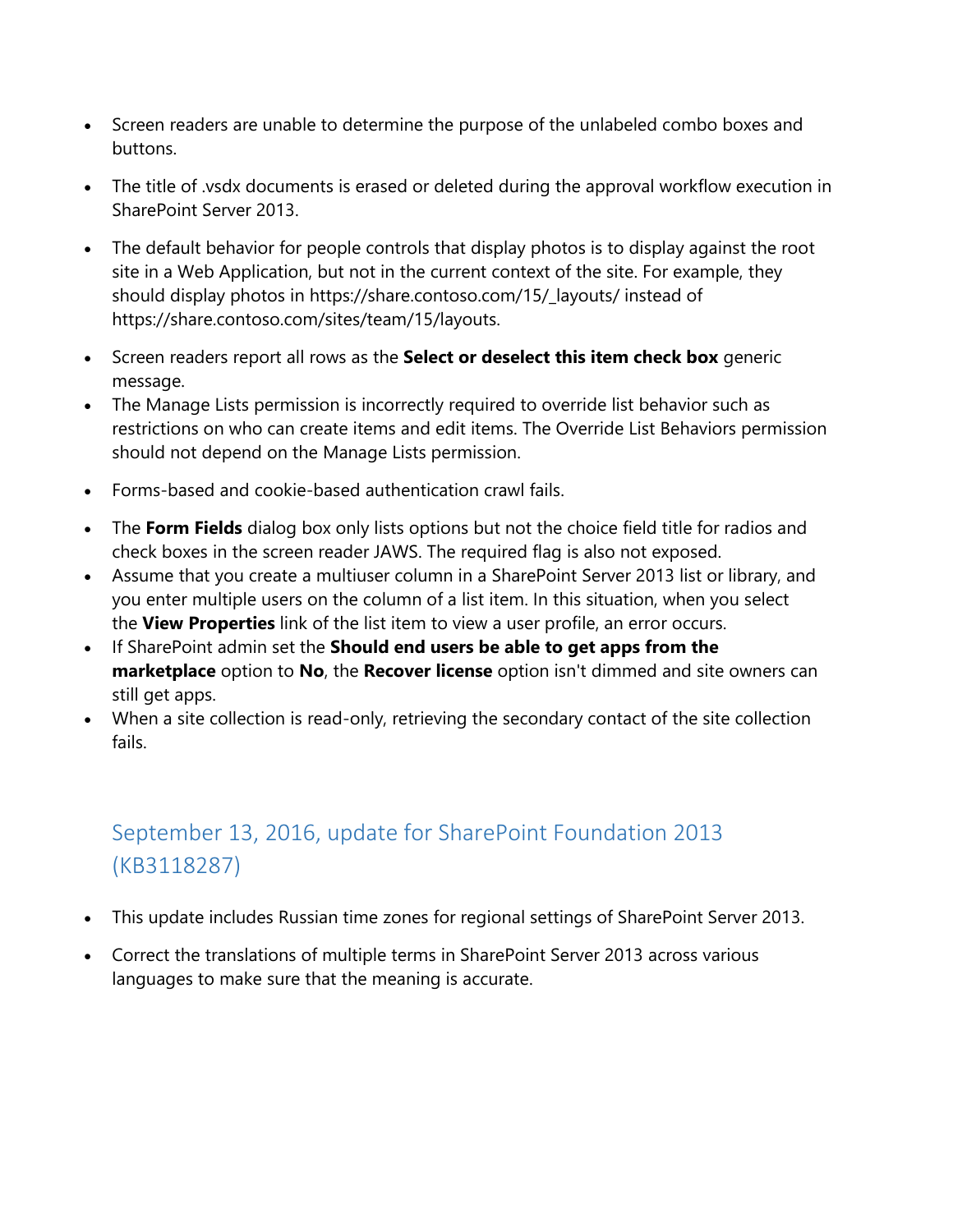### <span id="page-3-0"></span>September 13, 2016, update for SharePoint Server 2013 (KB3118269)

- This update enables search administrator to set a new Search Service Application property, in order to treat expanded synonyms with the same weight as the original query during rank calculation. For example, search administrator can reset the synonym weight to 1.
- Corrects the translations of multiple terms in SharePoint Server 2013 across various languages to make sure that the meaning is accurate.
- Translates new titles for the **Search Edit** drop-down menu in SharePoint Server 2013 in multiple languages. This change implicitly defines the edit action across various web browsers and all supported languages.
- Fixes the following issues:
- Assume that you search for a document in SharePoint Server 2013 in a Web browser other than Internet Explorer. Then, you select the **Edit** option for a search result and make some changes on it. When you save the changes to the document, all changes are lost.
- After you apply a refiner on a search result page, you receive an error message that resembles the following if the display name of the refiner has a backslash:

Property doesn't exist or is used in a manner inconsistent with schema settings.

- If the search result source references the request URL, the sitemap generation fails for a SharePoint Publishing site collection (the Search Engine Sitemap job fails).
- The Alert Me link can't be hidden through PowerShell.
- Word documents and PowerPoint presentations that have invalid hyperlinks aren't searchable.
- Forms-based and cookie-based authentication crawl fails.
- Number of tags isn't handled correctly in a community post.
- Rendering Media Web Part can result in intermittent abnormal resource utilization.
- When you add a document set by using a duplicate name, an incorrect error message is displayed.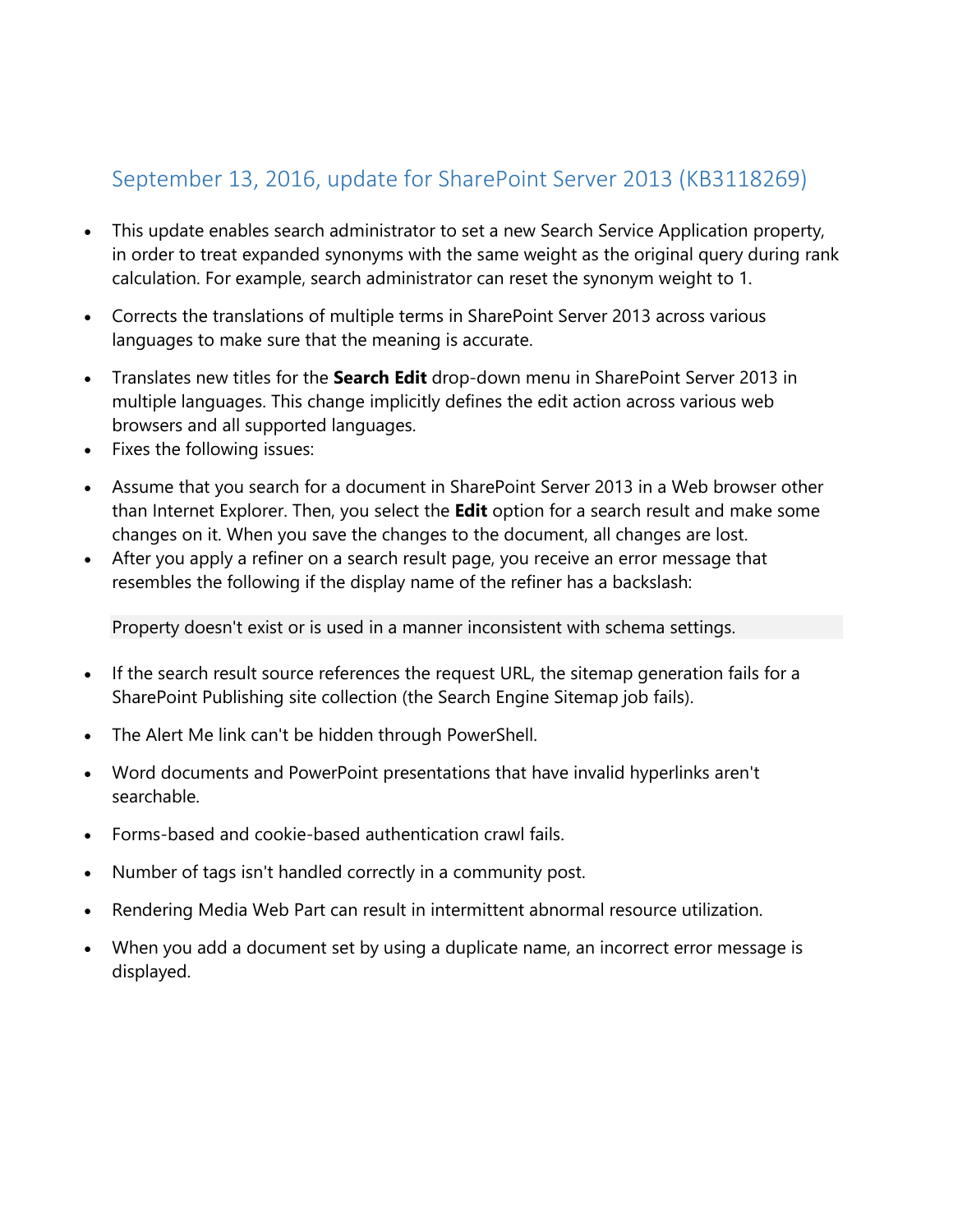## <span id="page-4-0"></span>MS16-107: Description of the security update for SharePoint Server 2013: September 13, 2016

This security update resolves vulnerabilities in Microsoft Office that could allow remote code execution if a user opens a specially crafted Office file. To learn more about these vulnerabilities, see [Microsoft Security Bulletin MS16-107.](https://technet.microsoft.com/library/security/MS16-107)

### <span id="page-4-1"></span>MS16-107: Description of the security update for Word Automation Services on SharePoint Server 2013: September 13, 2016

This security update resolves vulnerabilities in Microsoft Office that could allow remote code execution if a user opens a specially crafted Office file. To learn more about these vulnerabilities, see [Microsoft Security Bulletin MS16-107.](https://technet.microsoft.com/library/security/MS16-107)

### <span id="page-4-2"></span>MS16-107: Description of the security update for Excel Services on SharePoint Server 2013: September 13, 2016

This security update resolves vulnerabilities in Microsoft Office that could allow remote code execution if a user opens a specially crafted Microsoft Office file. To learn more about these vulnerabilities, see [Microsoft Security Bulletin MS16-107.](https://technet.microsoft.com/library/security/MS16-107)

### <span id="page-4-3"></span>September 13, 2016, update for SharePoint Server 2016 (KB3118295)

- Update SharePoint PowerShell cmdlet Help files.
- To install the third-party notice file, it has to be embedded and put it in the top-level installation directory.
- Update SharePoint Insights strings in multiple languages to make sure the consistency.
- Translate some terms in multiple languages to make sure that the meaning is accurate.
- Update translations of PowerPoint Conversion Service strings in multiple languages to make sure that the meaning is accurate.
- Update translations for My Site strings in Polish in SharePoint Server 2016 to make sure that the meaning is accurate.
- Fixes the following issues: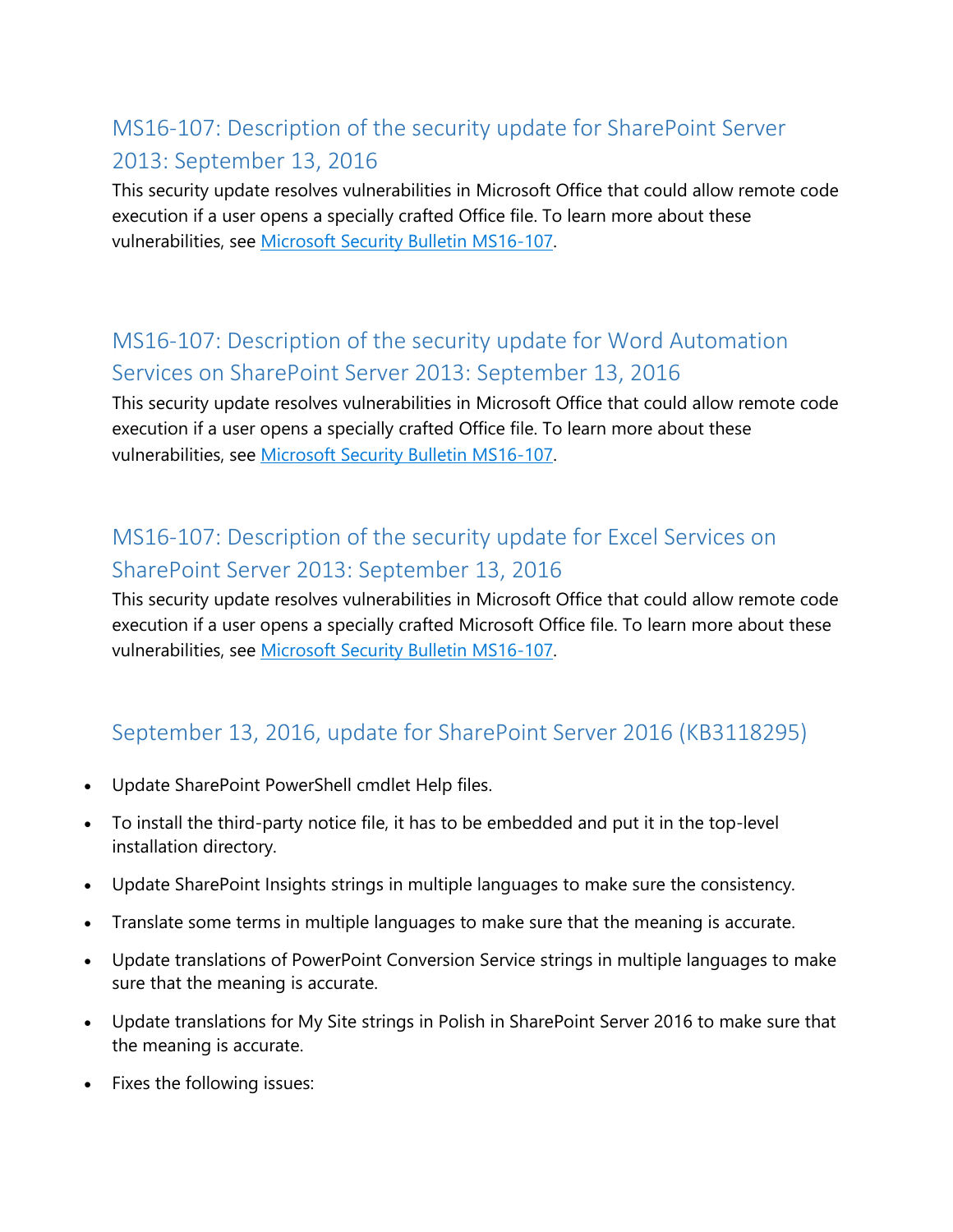- After you install this update, each error message displayed on the UI is limited to 2048 characters and an error tag is present at the end of each error message.
- When the focus is given to a check box on the Project Web App Resource Center page, nothing is ready by a reader because the column does not have a header.

#### <span id="page-5-0"></span>September 13, 2016, update for SharePoint Server 2016 (KB3118289)

- Translate some terms in multiple languages to make sure that the meaning is accurate.
- Update translations for My Site strings in Polish in SharePoint Server 2016 to make sure that the meaning is accurate.
- Update SharePoint Insights strings in multiple languages to make sure the consistency.
- After you install this update, each error message that's displayed on the SharePoint Products Configuration Wizard UI will be limited to 2048 characters and an error tag will be appended to the end of each error message.
- Increase the time-out time for the [Copy-SPSideBySideFiles](https://technet.microsoft.com/library/mt604696(v=office.16).aspx) command operation.
- This update includes the following improvements and fixes for SharePoint Server 2016:
- When you run the **[Set-SPEnterpriseSearchServiceApplication](https://technet.microsoft.com/en-in/library/ff607974(v=office.16).aspx)** cmdlet, you receive the following error message:

An item with the same key has already been added.

This issue occurs after you restore the search service application database.

- Incremental [SPExport](https://msdn.microsoft.com/fr-fr/library/microsoft.sharepoint.deployment.spexport(v=office.15).aspx) doesn't work in SharePoint Server 2016.
- When you use a slider refiner template, the decimal search refiners are broken.
- Third-party applications don't work with Volume Shadow Copy Service (VSS) writer for Microsoft SharePoint 2016.
- When you try to attach a SharePoint server 2013 database with the Remote BLOB Storage (RBS) installed to SharePoint Server 2016, you receive an update error.
- The **Launch Dashboard Designer** button is disabled on the ribbon of a PerformancePoint content list.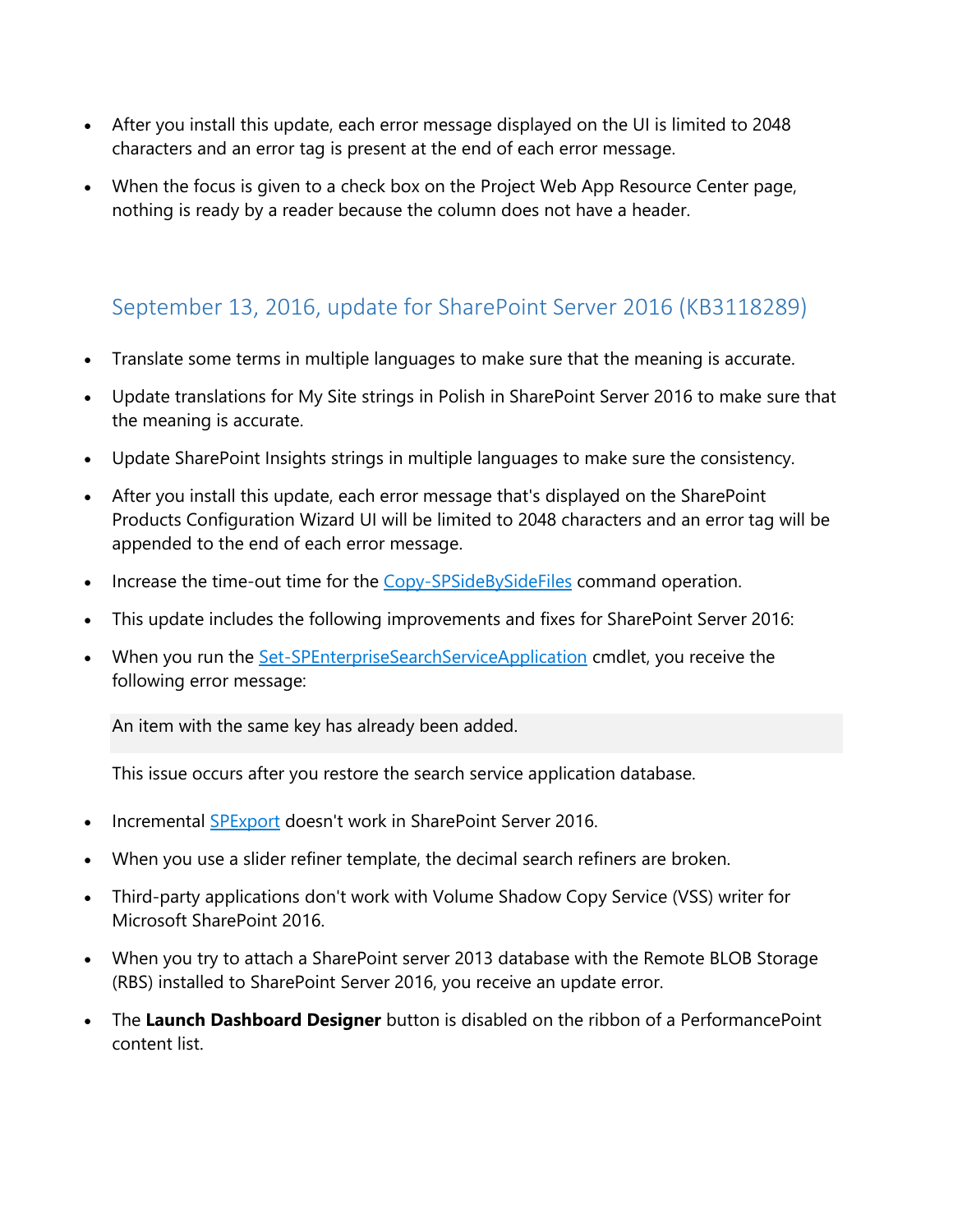- The Manage Lists permission is incorrectly required to override list behavior such as restrictions on who can create items and edit items. The Override List Behaviors permission should not be dependent on the Manage Lists permission.
- You can't use the [MinRole](https://technet.microsoft.com/en-us/library/mt346114(v=office.16).aspx) feature and the VSS writer service at the same time because the feature will disable the VSS writer service.
- When you try to add a database to an availability group, a backup of the database isn't created automatically, and there may be redundant backups because there's no logic to determine whether a backup is created.

This update includes the following improvements and fixes for Project Server 2016:

- When you use a template to create a project in Project Web App, the duration of a fixed duration task is changed unexpectedly.
- For a task that displays in a timeline on a SharePoint site, when you edit the task's date range from the callout, the timeline disappears.
- When you use Internet Explorer or Microsoft Edge, the focus is lost unexpectedly when you move bars up or down from one timeline to another.
- When you publish certain projects that include timelines in Project Web App, the Schedule Project Detail Page doesn't load so that you can't see the schedule view.
- For tasks that display in a timeline on a SharePoint site, when you click the **Edit Date Range** button for a task on the timeline, you receive an error that resembles the following:

Error message "Sorry, something went wrong" Correlation ID: xxxxx Date and Time: xxxx.

- If you use the keyboard to select parts of the Project Summary web part, the visual focus may be stuck on the timeline section of the web part when at the same time the focus appears elsewhere. This causes screen readers not to work correctly.
- When the focus is given to a check box on the Project Web App Resource Center page, nothing is ready by a reader because the column does not have a header.
- On the Manage Timesheets page, a screen reader can't determine which cell is selected and therefore it can't read out the information in the cell to the user.
- If project sites are created on a different site collection than Project Web App, the Web Admins group is created but user accounts are never synchronized to the group.
- Consider the following scenario: